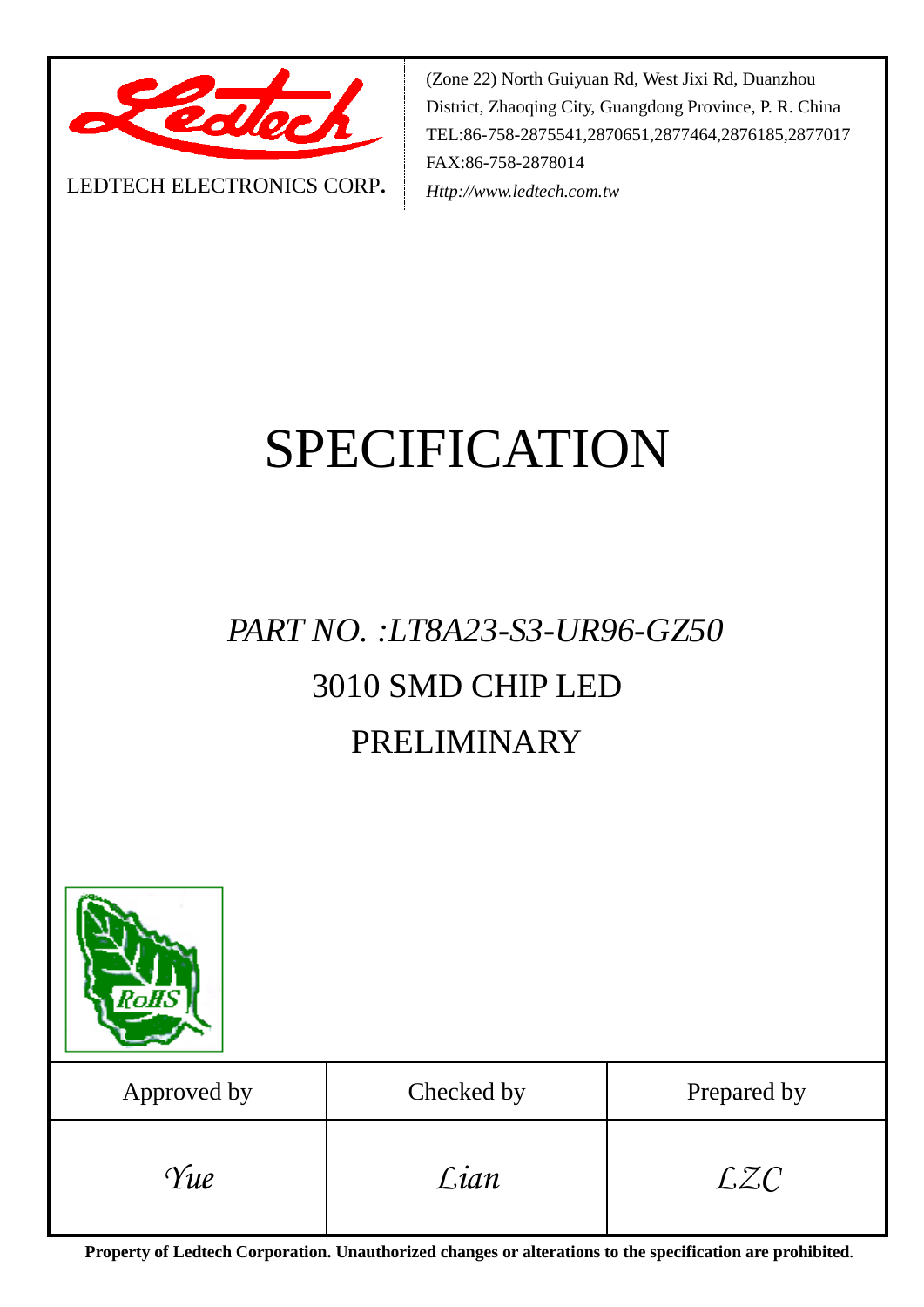

# **MODIFY RECORD**

| TAKE EFFECT DATE | MODIFY ISSUES | <b>REMARKS</b> |
|------------------|---------------|----------------|
|                  |               |                |
|                  |               |                |
|                  |               |                |
|                  |               |                |
|                  |               |                |
|                  |               |                |
|                  |               |                |
|                  |               |                |
|                  |               |                |
|                  |               |                |
|                  |               |                |
|                  |               |                |
|                  |               |                |
|                  |               |                |
|                  |               |                |
|                  |               |                |
|                  |               |                |
|                  |               |                |
|                  |               |                |
|                  |               |                |
|                  |               |                |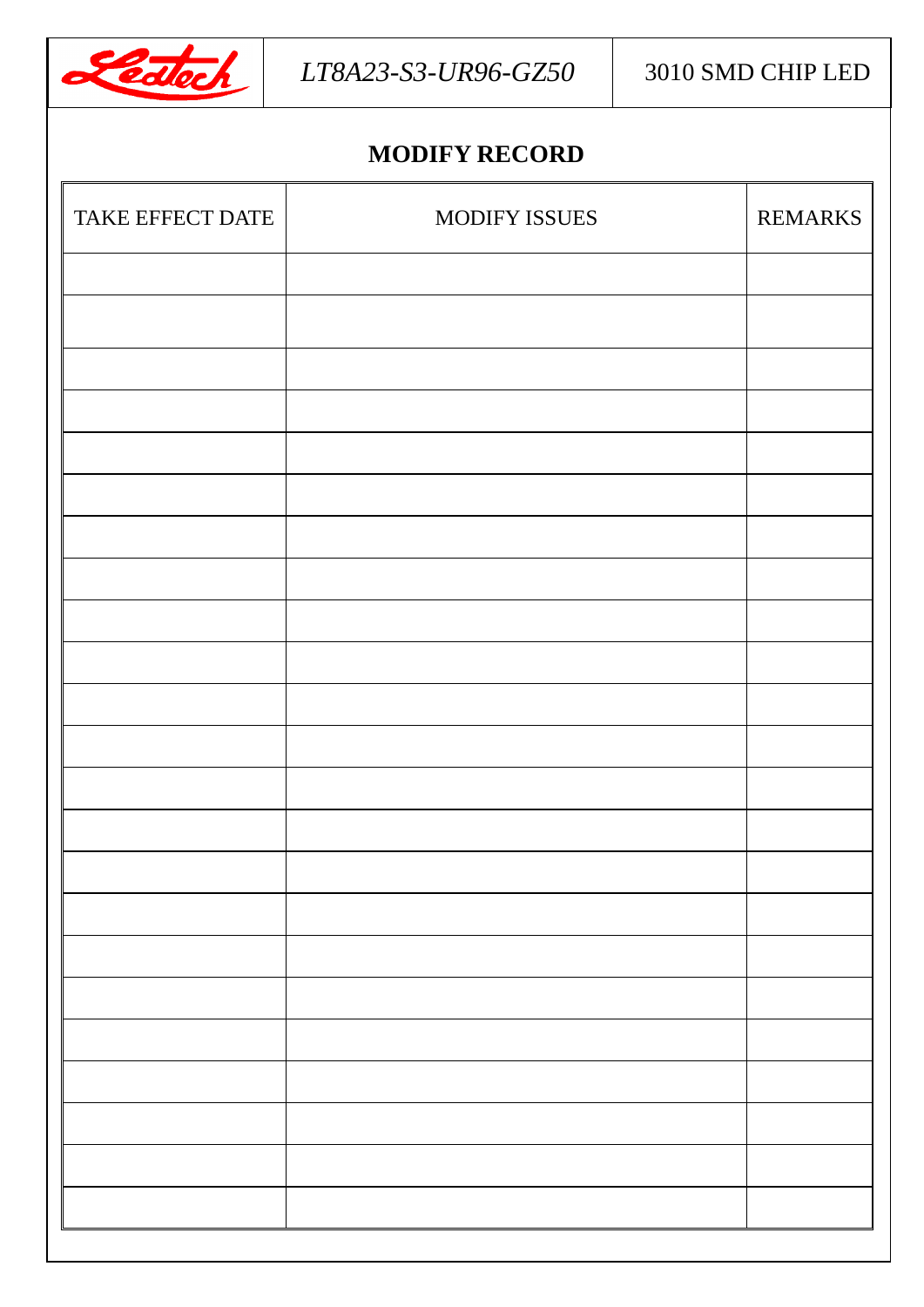

# **Package Dimensions**



### **Recommend Pad Layout**





#### **Notes:**

- 1. All dimensions are in mm.
- 2. Tolerance is ±0.2m unless otherwise noted.

# **Description**

| Part No.            | LED Chip |                       |             |  |
|---------------------|----------|-----------------------|-------------|--|
|                     | Material | <b>Emitting Color</b> | Lens Color  |  |
| LT8A23-S3-UR96-GZ50 | AlGaInP  | <b>Yellow Green</b>   | Water clear |  |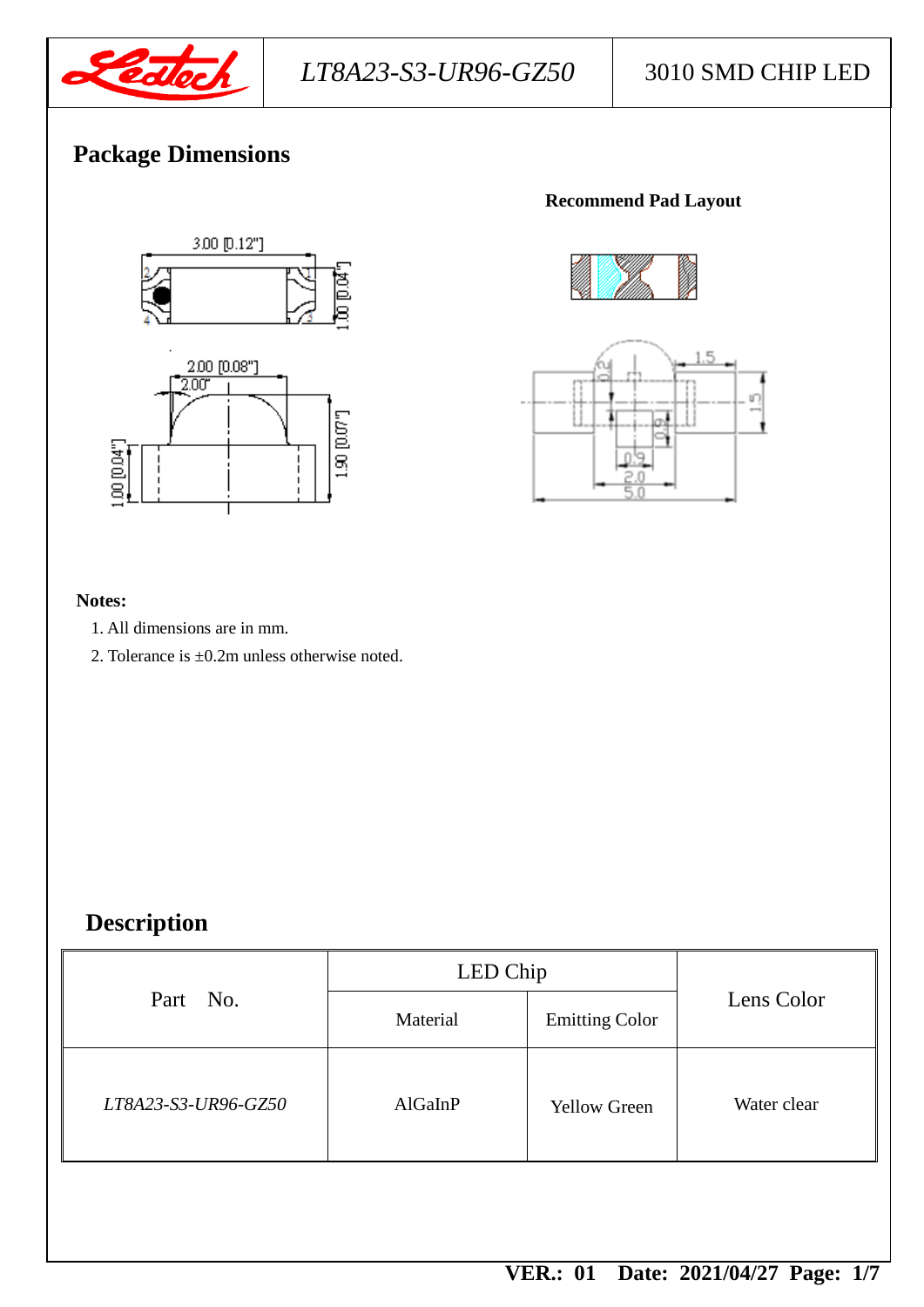

# **Absolute Maximum Ratings at Ta=25** ℃

| <b>Parameter</b>                         | <b>Symbol</b> | <b>Value</b>          | Unit                 |
|------------------------------------------|---------------|-----------------------|----------------------|
| Forward current                          | If            | 20                    | mA                   |
| Reverse voltage                          | Vr            | 5                     | V                    |
| Power dissipation                        | Pd            | 44                    | mW                   |
| Operating temperature                    | Top           | $-40 - 85$            | $\int_{0}^{\infty}$  |
| Storage temperature                      | <b>Tstg</b>   | $-40 \rightarrow 100$ | $\mathrm{C}^{\circ}$ |
| Peak pulsing current $(1/8$ duty f=1kHz) | Ifp           | 100                   | mA                   |

# **Electrical and Optical Characteristics:**

| <b>Parameter</b>        | <b>Test</b><br><b>Condition</b> | <b>Symbol</b> | <b>Value</b> |       | Unit  |     |
|-------------------------|---------------------------------|---------------|--------------|-------|-------|-----|
| Luminous intensity      | If= $20mA$                      | Iv            | 32           | 45    | $- -$ | mcd |
| Forward voltage         | If= $20mA$                      | Vf            | 1.8          | $- -$ | 2.2   | V   |
| Dominant wavelength     | If= $20mA$                      | $\lambda$ d   | 566          |       | 576   | nm  |
| Viewing angle at 50% Iv | $If=10mA$                       | 201/2         |              | 140   | --    | Deg |
| Spectral half bandwidth | If= $20mA$                      | Δλ            |              | 15    | $- -$ | nm  |

Notes:1. Tolerance of Luminous Intensity is  $\pm 10\%$ 

2. Tolerance of Forward Voltage is ±0.05V

3. Tolerance of Dominant Wavelength is  $\pm 1$ nm

4. Customer's special requirements are also welcome.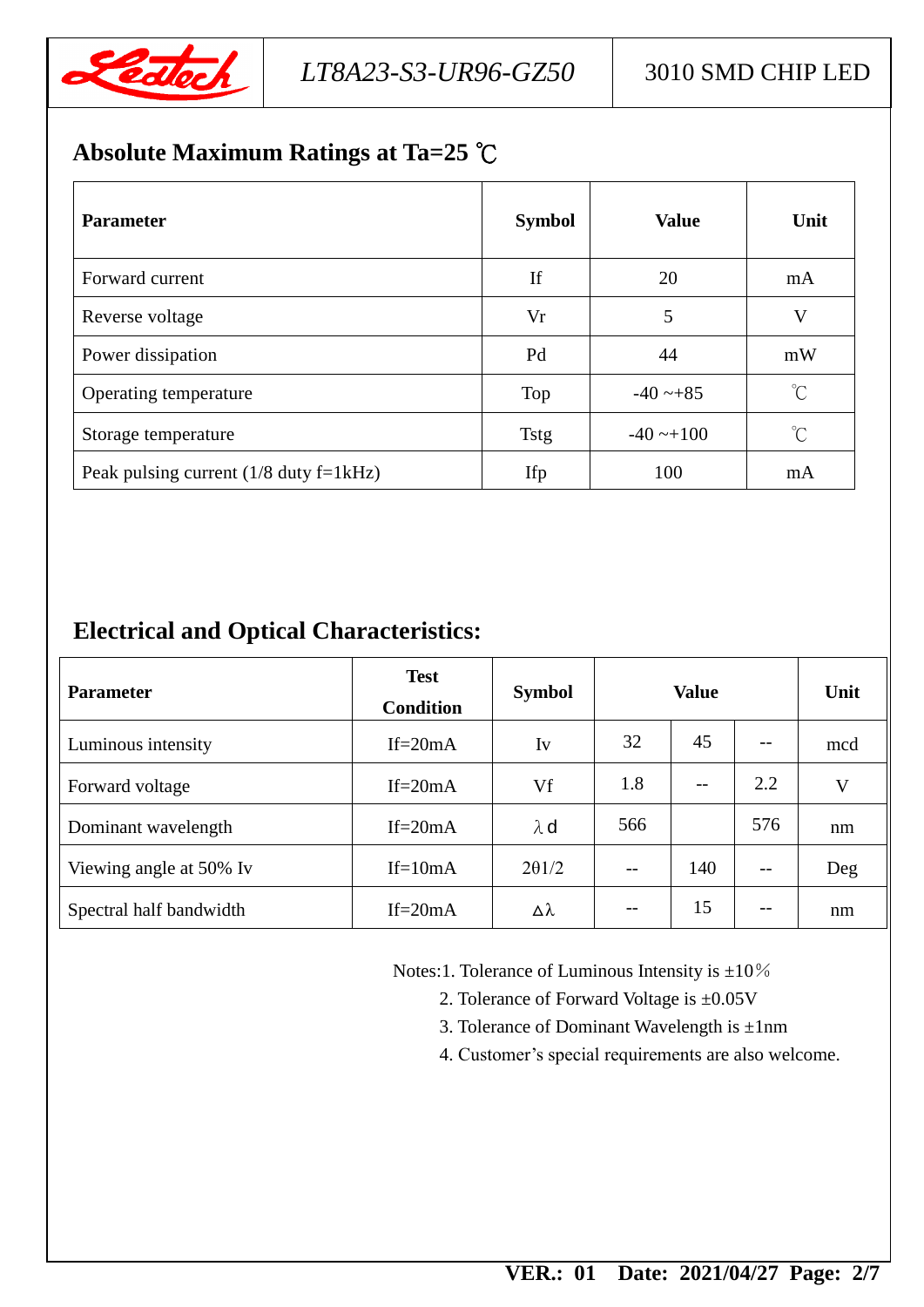

# **Optical characteristic curves**

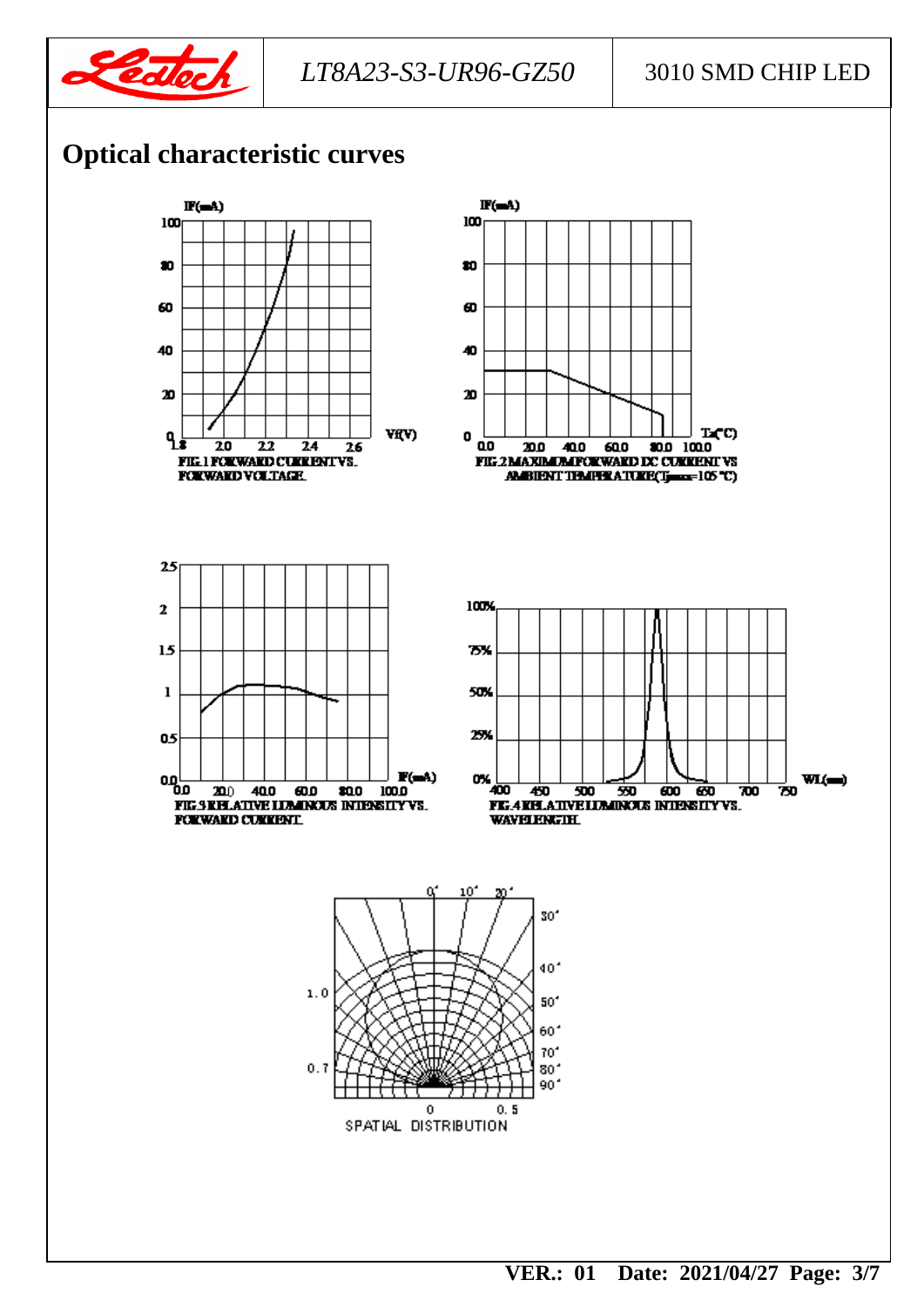

# **Precautions in Use:**

#### Storage

It is recommended to store the products in the following conditions: Humidity: 60% R.H. Max. Temperature :  $5^{\circ}$ C $\sim$ 30°C $(41^{\circ}$ F $\sim$ 86°F) Shelf life in sealed bag: 12 month at  $\langle 5^{\circ}\text{C} \sim 30^{\circ}\text{C}$  and  $\langle 30^{\circ}\text{R} \cdot \text{H}$ . after the package is Opened, the products should be used within a week or they should be keeping to stored at  $\leq$  20 R.H. with zip-lock sealed.

## Cleaning

Surface condition of this device may change when organic solvents such as trichloroethylene or acetone were applied.

Avoid using organic solvent.

Recommend ultrasonic method 300W Max.

## Packaging

EIA-481A standard package.

In 8mm tape on 3000 pcs diameter reels sealed in vapor/ESD barrier bags.

# Reflow Temp/Time:



#### Notes:

1.We recommend the reflow temperature 245℃ (±5℃).the maximum soldering temperature should be limited to 260℃.

- 2. Don't cause stress to the epoxy resin while it is exposed to high temperature.
- 3. Number of reflow process shall be 2 times or less.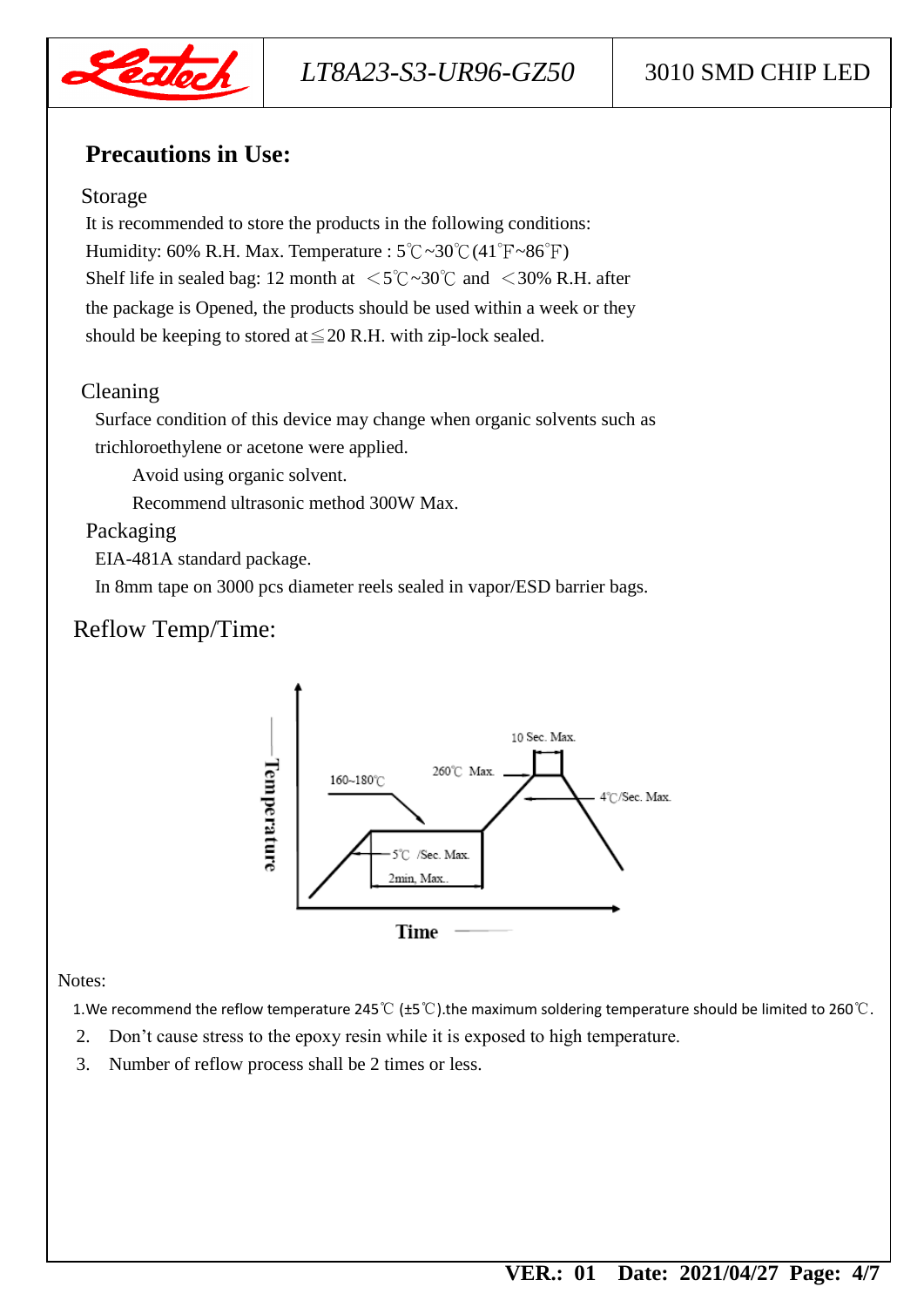

*LT8A23-S3-UR96-GZ50* 3010 SMD CHIP LED

#### **Sulfur-sensitive**

**There is silver-plated metal part on the inner/outer side of the outer package.**

**If exposed to the condition with corrosive gas, the silver plating surface may go bad, which will affect soldering strength and optical properties. Therefore, after opening it must be kept in a sealed container, etc.**

- **Materials contain sulfur component (gasket, adhesive, etc.) may have bad effects on the surface of the coating, so please do not use such materials in the product.**
- **In cardboard boxes and rubber, even in the atmosphere may contain minute amount of corrosive gases; In addition, the resin material may also contain halogen which has a bad effect on the surface of the coating.**
- **Even if the soldering installation and product assembly finished, by the effect of corrosive gas generated by relative materials of LED and external injected, the coating surface may go bad, so it is necessary to design the product taking into account the above factors.**
- **If requires, it is best to use a silicone washer, but be aware that low molecular silicone may cause the product poor contact.**
- **Keep the product in location where has less temperature change, because moisture condensation would be generated under a condition of strong temperature change.**

# **DISCLAIMER**

- **1. Our department reserves the right(s) on the adjustment of product material mix for the specification.**
- **2.The product meets our department published specification for a period of twelve (12) months from date of shipment.**
- **3.The graphs shown in this datasheet are representing typical data only and do not show guaranteed values.**
- **4.When using this product, please observe the absolute maximum ratings and the instructions for using outlined in these specification sheets. Our department assumes no responsibility for any damage resulting from the use of the product which does not comply with the absolute maximum ratings and the instructions included in these specification sheets.**
- **5.These specification sheets include materials protected under copyright of our department. Reproduction in any form is prohibited without obtaining our department's prior consent.**
- **6.This product is not intended to be used for military, aircraft, automotive, medical, life sustaining or life saving applications or any other application which can result in human injury or death. Please contact authorized our department sales agent for special application request.**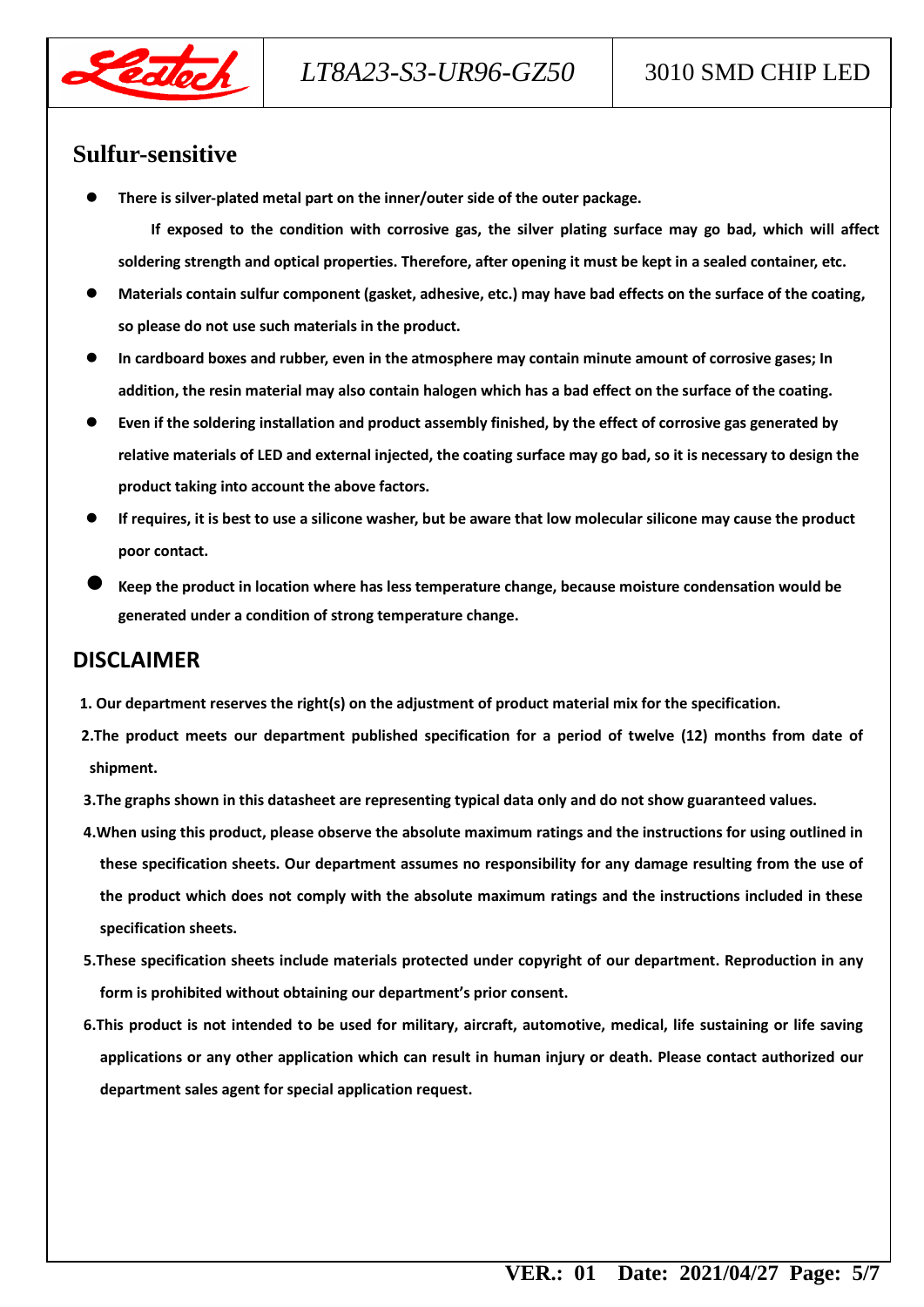

*LT8A23-S3-UR96-GZ50* 3010 SMD CHIP LED

#### **3010 Series SMD Chip LED Lamps Packaging Specifications**

- 
- **Dimensions of Reel (Unit: mm) Feeding Direction**





**Dimensions of Tape (Unit: mm)**

Progressive direction



#### **Arrangement of Tape**



#### Notes:

- 1. Empty component pockets are sealed with top cover tape;
- 2. The maximum number of missing lamps is two;
- 3. The cathode is oriented towards the tape sprocket hole in accordance with ANSI/EIA RS-481 specifications.
- 4. 3,000pcs/Reel.